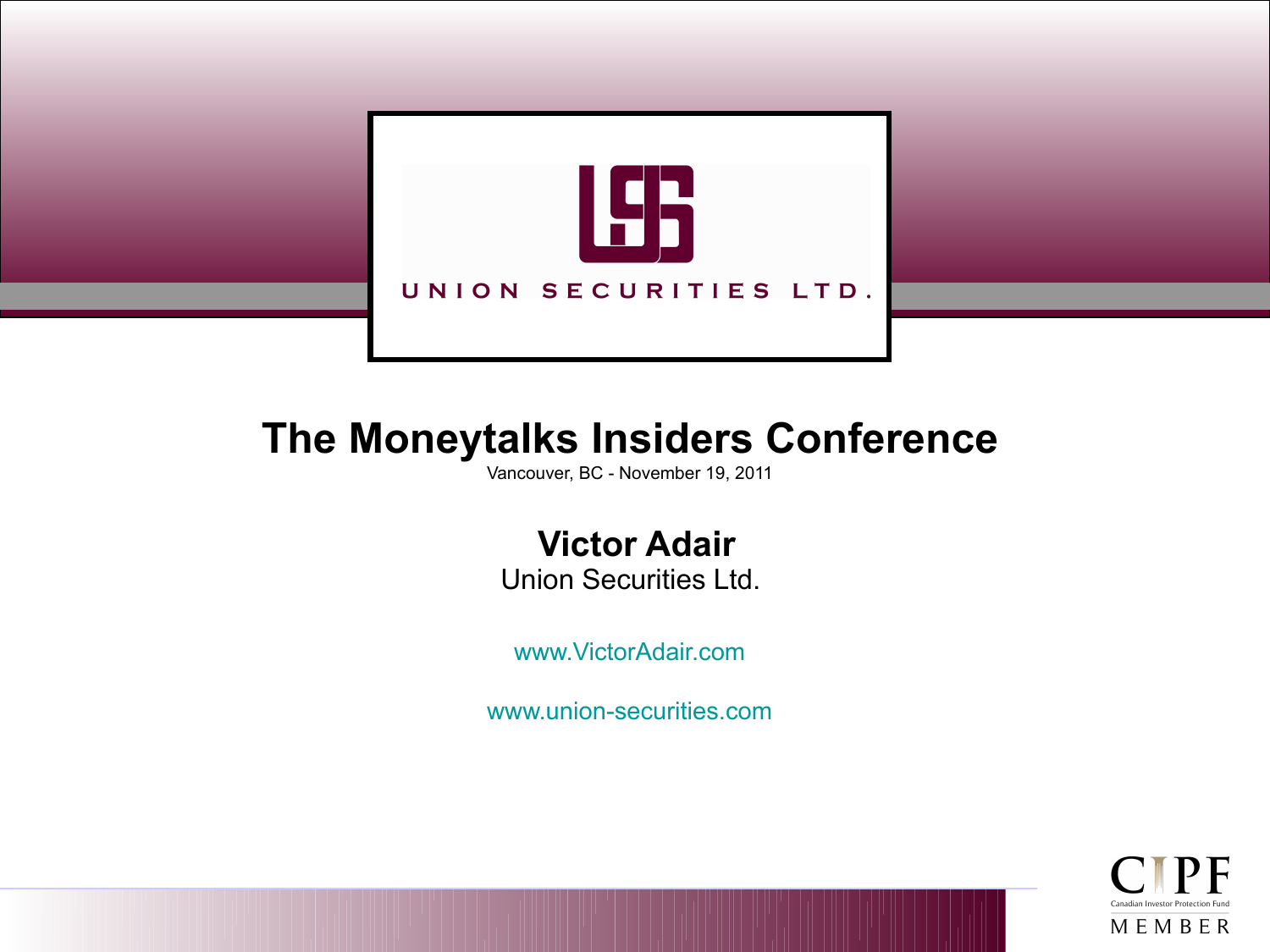# **Disclaimer**

 *This presentation is courtesy of Victor Adair and Union Securities Ltd. This presentation is furnished for information purposes only and is not intended to induce a decision to buy or sell securities, investment products or investment advisory services. Union Securities is a member of the Canadian Investor Protection Fund and the Investment Industry Regulatory Organization of Canada. The views presented herein are those of the author only and are not necessarily those of Union Securities Ltd.*

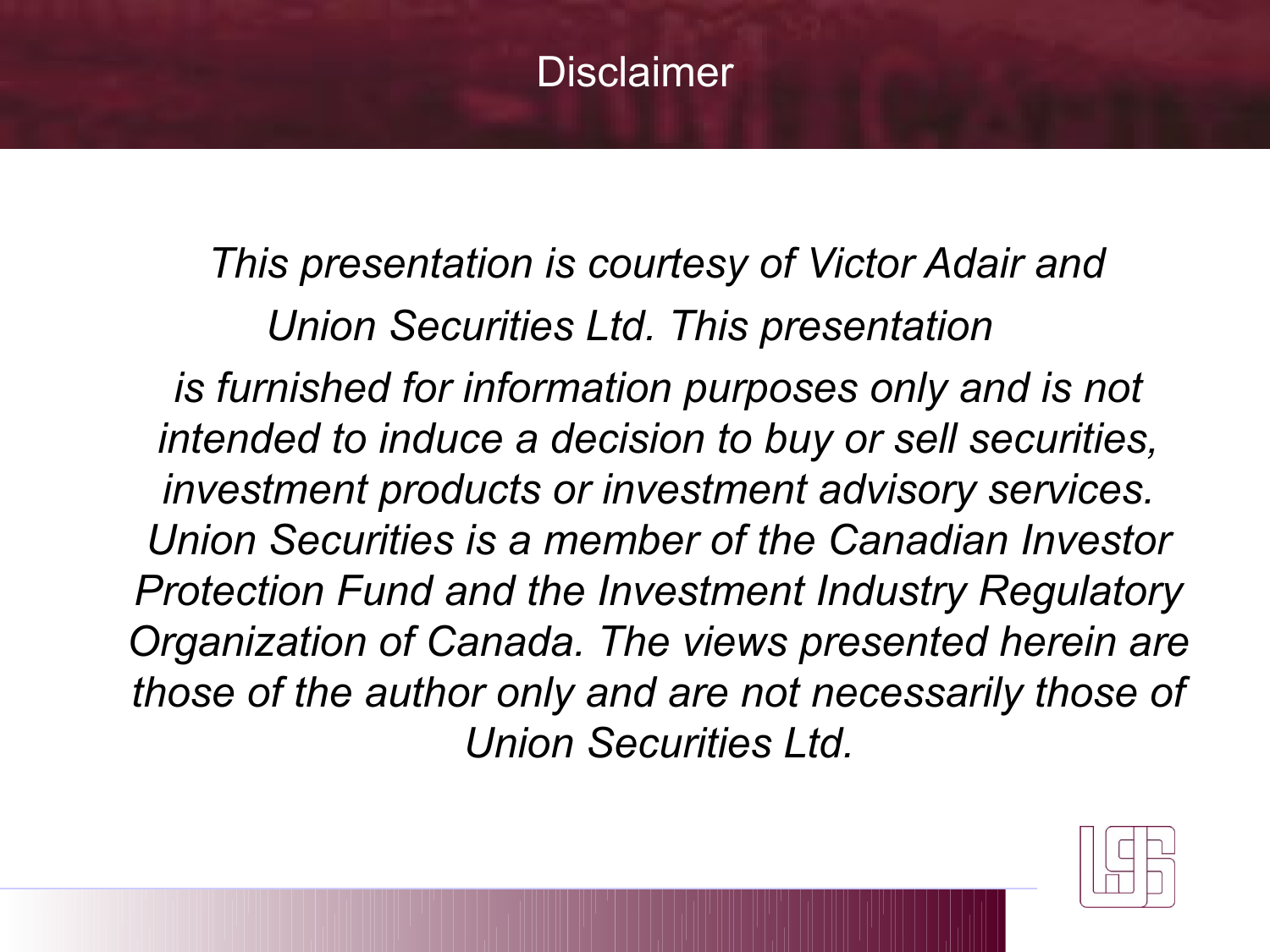# Personal Disclaimer

- I am not a role model
- I have no portfolio, no real estate, no RSP, no debt, no dividends, and (virtually) no fixed assets
- I am not an "investor" I am a cautious trader
- I don't know you so I can't give you any "advice"
- I will talk about some of the things that I do, and why…you may get an idea that will help you manage your own affairs

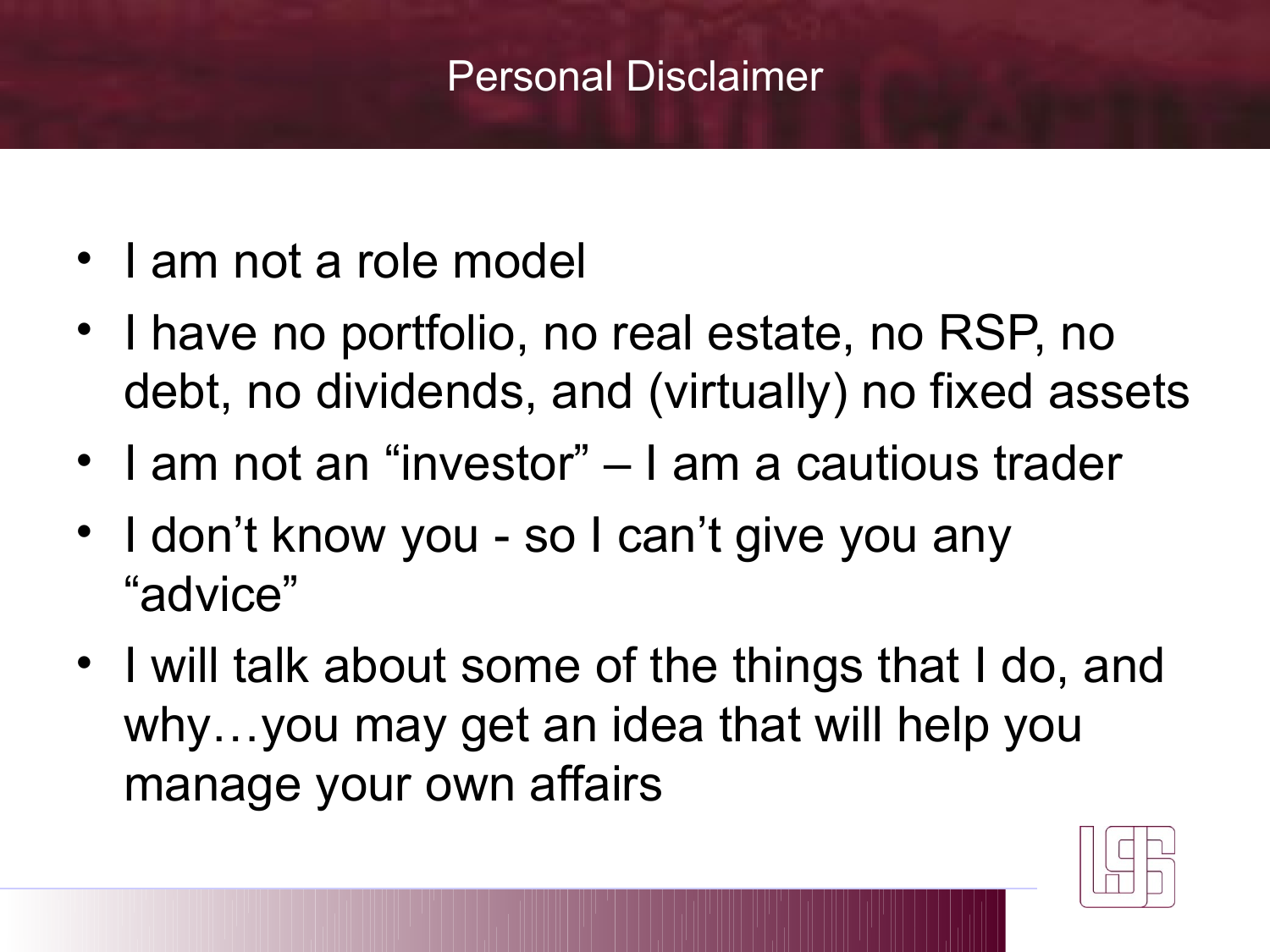

- Who am I? my personal history has shaped my actions, beliefs, motives and goals
- Why do I do what I do?  $-$  I am trying to maintain my financial independence
- What do I do? I study, try to understand, form opinions and risk assessments, anticipate trades, wait for confirmation, and then act
- How do I do it? examples of what I'm doing with my savings and trading accounts, and why

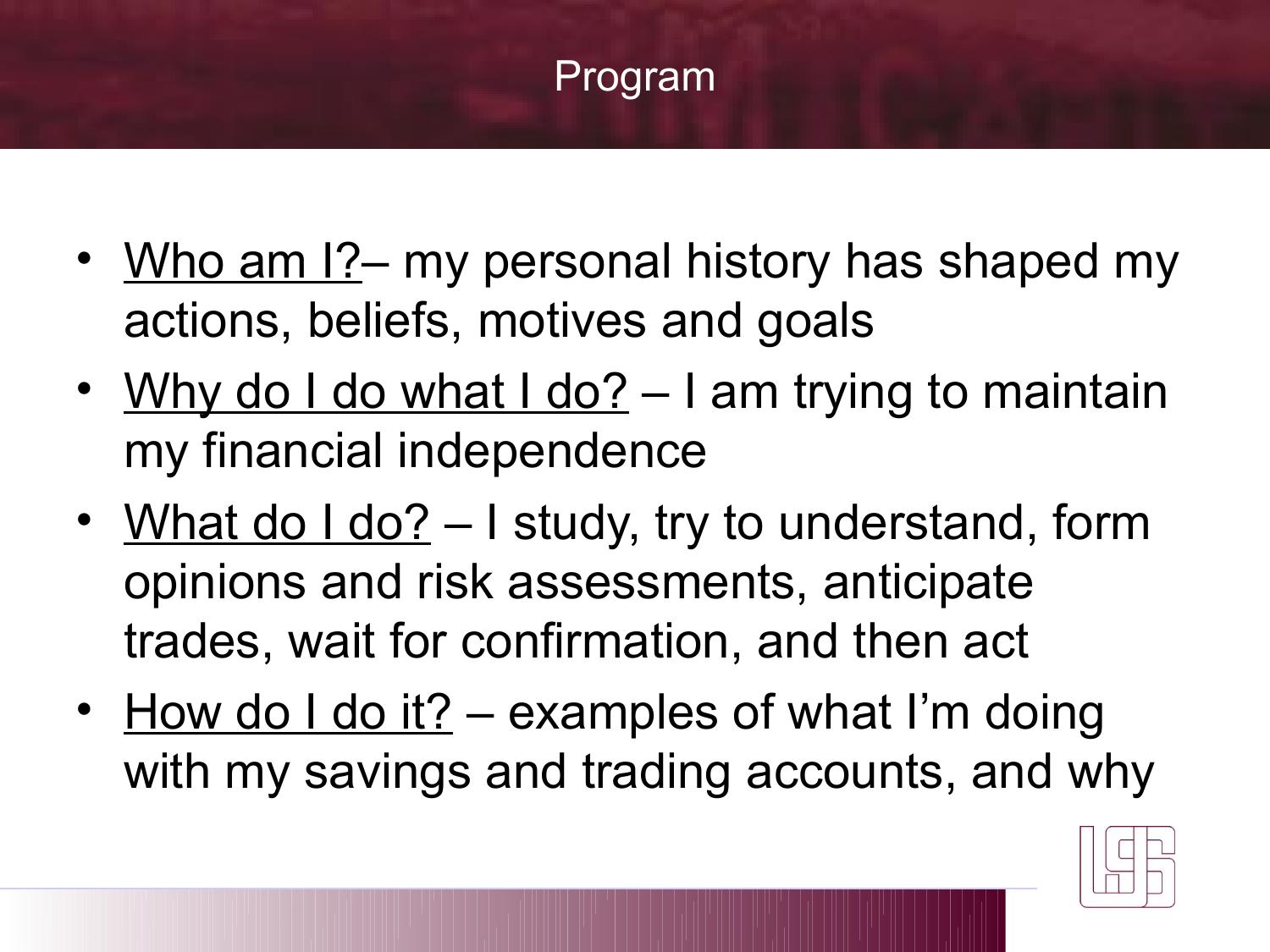# Who am I?

- Why do you believe what you believe?
- My actions, motives, goals and beliefs have been shaped by my life experiences
- Mom and the kids
- The grandparents stories about the depression
- The Norton
- I made and saved more money in the last 10 years than in the preceding 50 years – how?
- I need to get used to having that money and I don't want to lose it

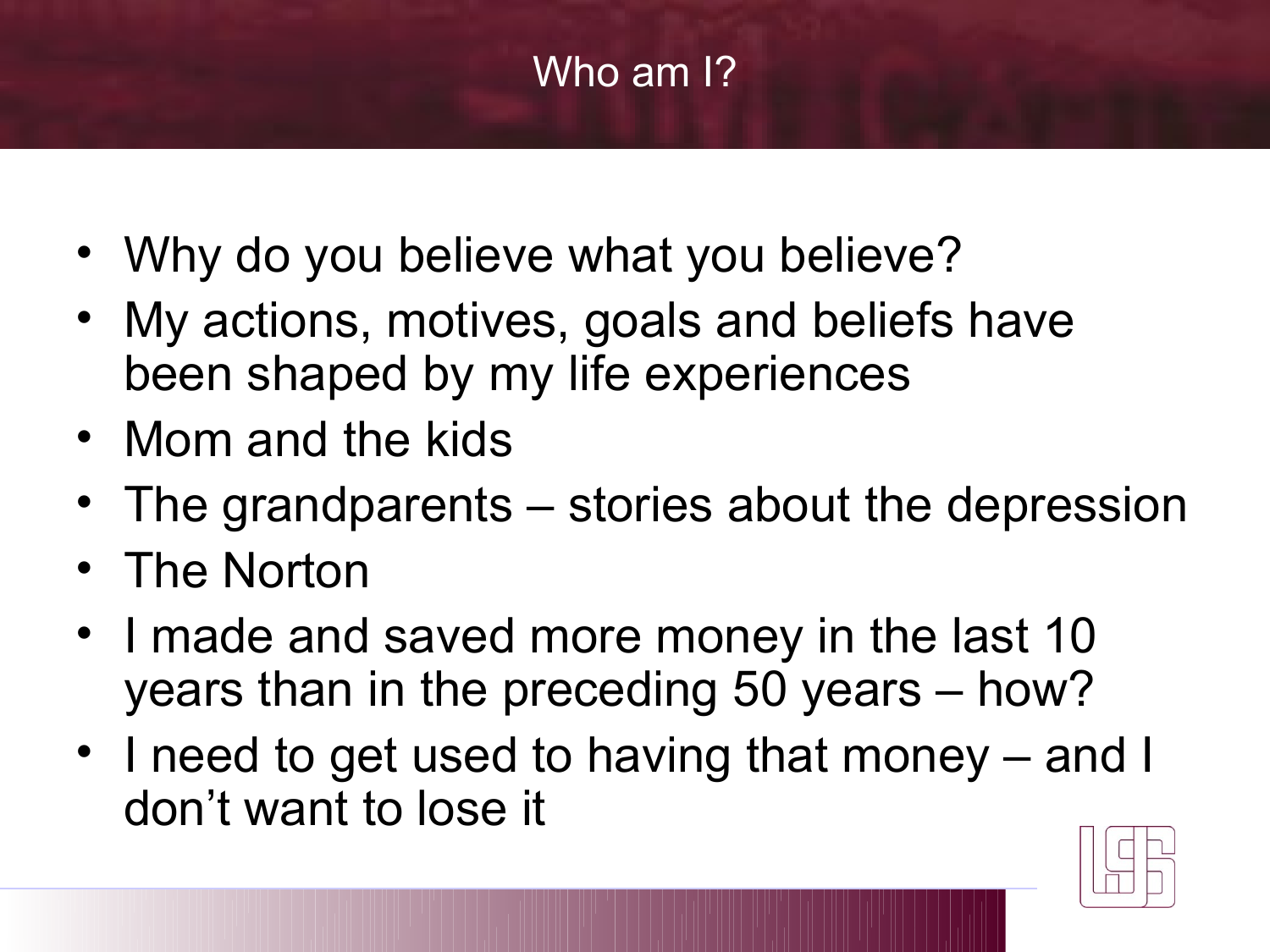# Who am I?

- Willing to take risks
- Determined to succeed
- Paid on performance
- Always asking, "What if…?"
- Determined to not follow the crowd (*I love to sell euphoria short!)*
- Always looking for the home run trade, but happy to bat singles day after day

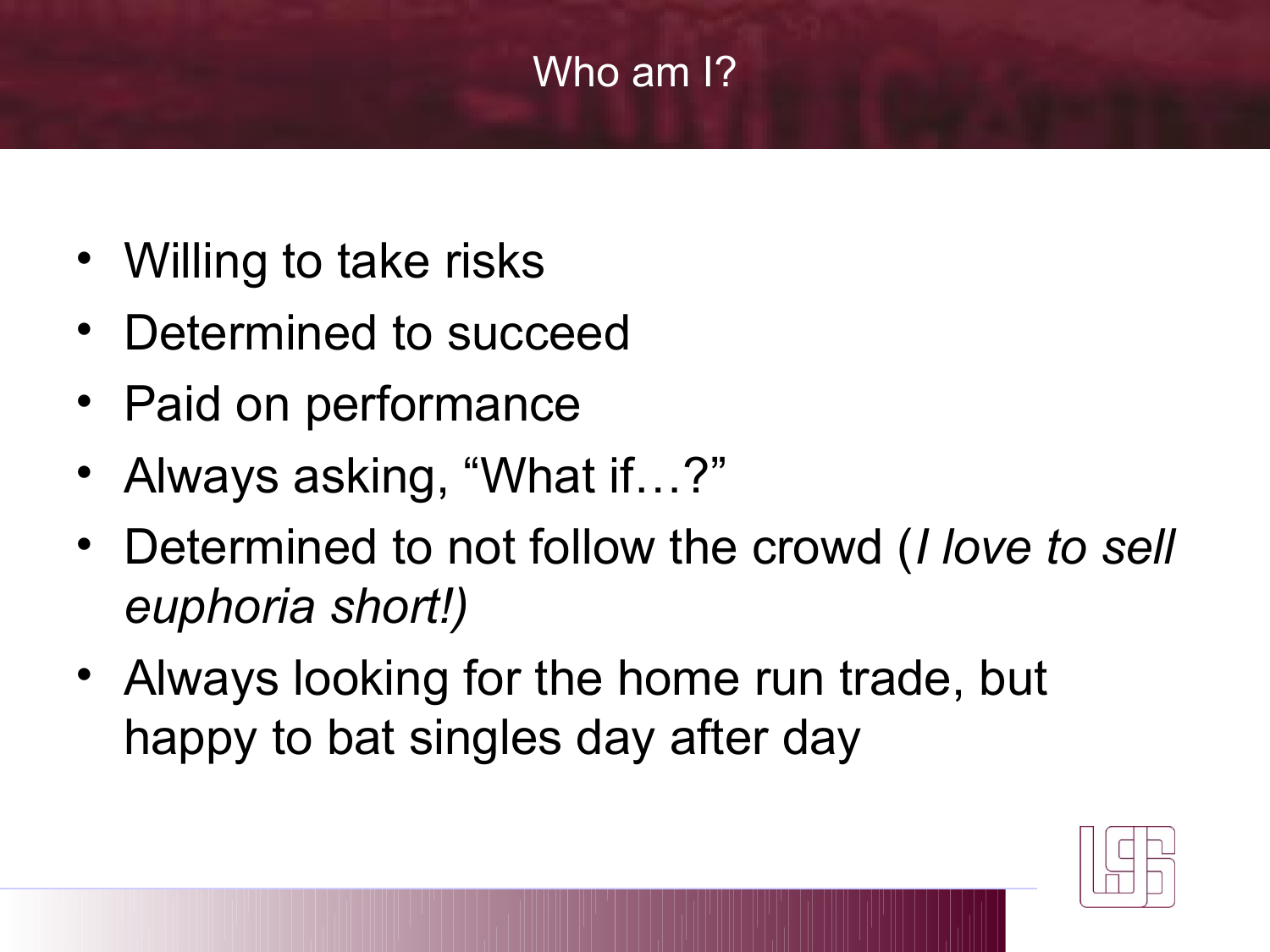# My Big Picture View

- The biggest credit boom in history produced a huge asset boom and a great willingness to take risks – that ended in 2008 – we are now in a multi-year period of de-leveraging and demographic change
- Way more money has been borrowed than will ever be repaid
- Way more promises have been made than will ever be kept

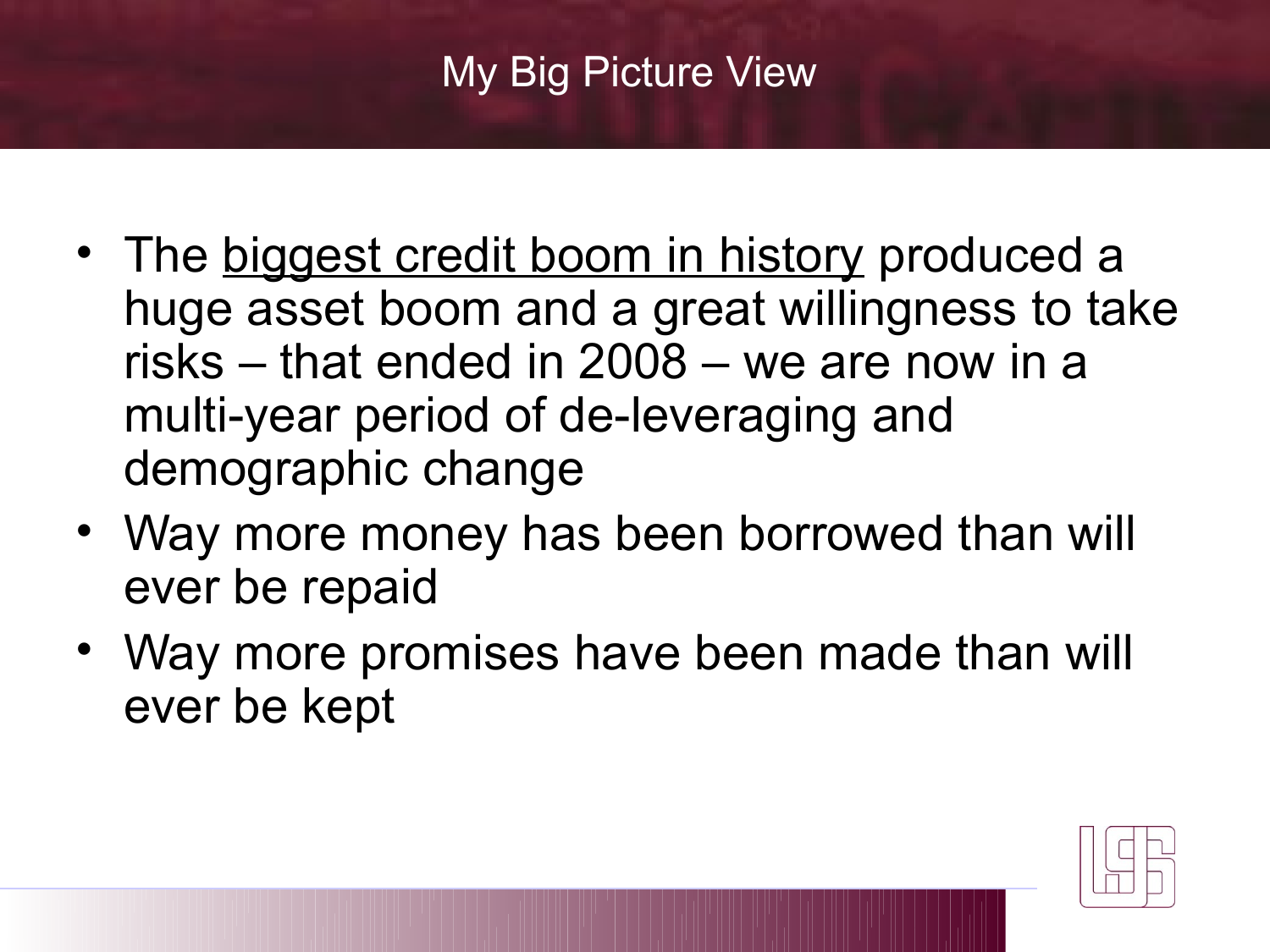# Big Picture - Consequences

- Bonds are no longer "*risk free*"- *Don Coxe*
- Ultra-low interest rates force people to "*reach for yield*" - they may get hit with more risk than they were expecting – *MF Global (and who else?)*
- A generation trained to "*buy the dips*" will painfully learn that's not always a good idea
- There is no "*safe*" investment
- The Americans wash their laundry in public...

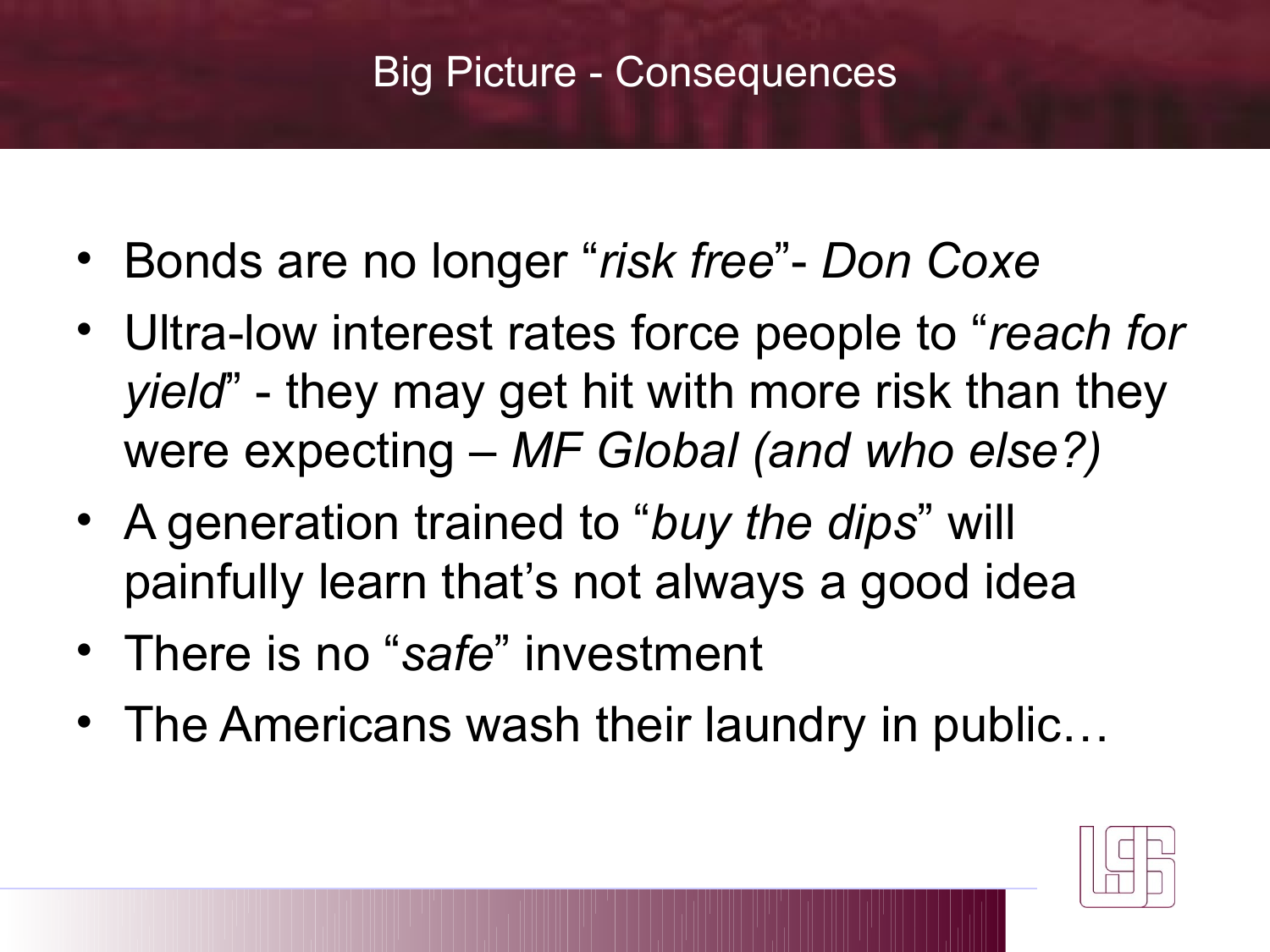# Big Picture Questions

- Is China a reprise of Japan in the 1980's?
- Is America a reprise of Japan in the 1990's?
- Has the future economic growth that the world desperately needs been "stolen" by the debt financed growth of the past generation?
- Is something "big" going to break? The Euro?
- Are economic issues going to force significant social and political change? - Where now? -Where later?
- Are higher taxes and reduced services inevitable? - Who is going to pay?

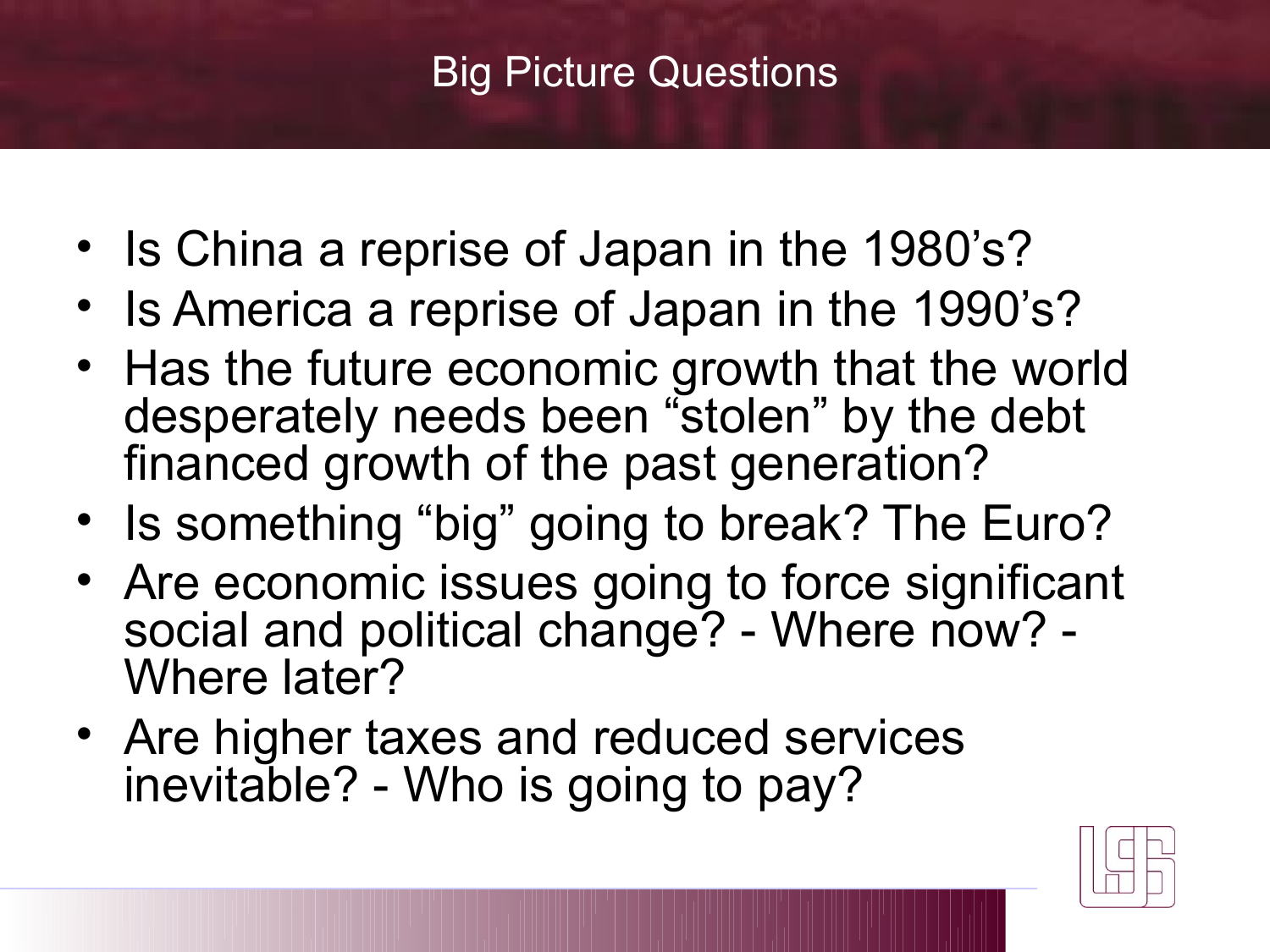#### My Actions Based Upon My Big Picture View

- Most of my net worth is in cash with over 20% of that converted to US Dollars – why? – why not?
- About 5% of my net worth has been in a resource stock partnership for 8 years – why?
- About 40% of my net worth is in trading accounts – why?
- I feel no urge to "reach for yield" why not?
- My income and short-term trading profits cover my living expenses while I watch and wait for "home run" trades

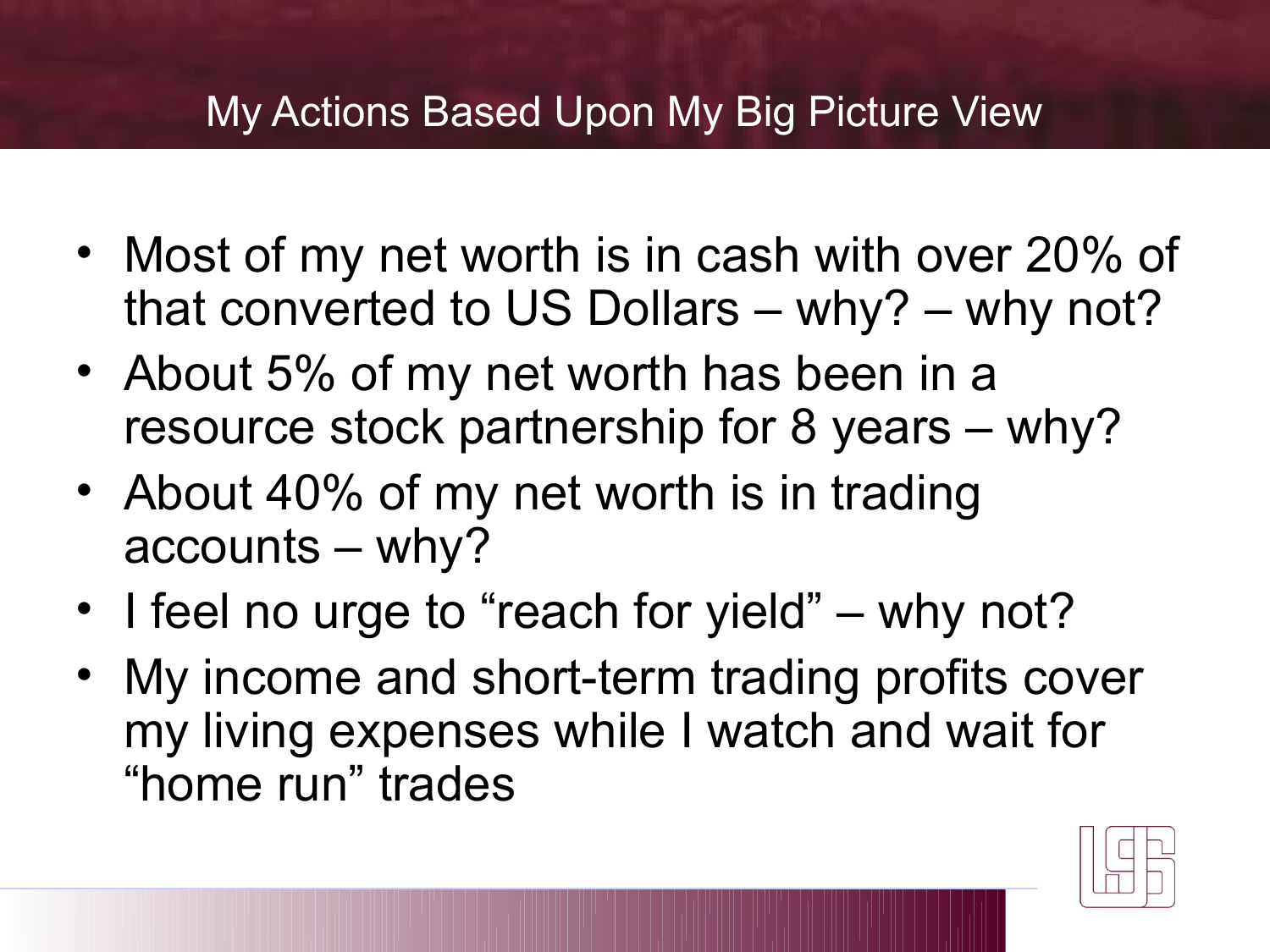## Trading – It's Always About The Time Frame

- I watch the market why is it where it is? what is the psychology?
- I anticipate change
- I write down my trading ideas
- I wait for confirmation
- I watch all kinds of markets but trade only a few
- I try to determine my risk before I act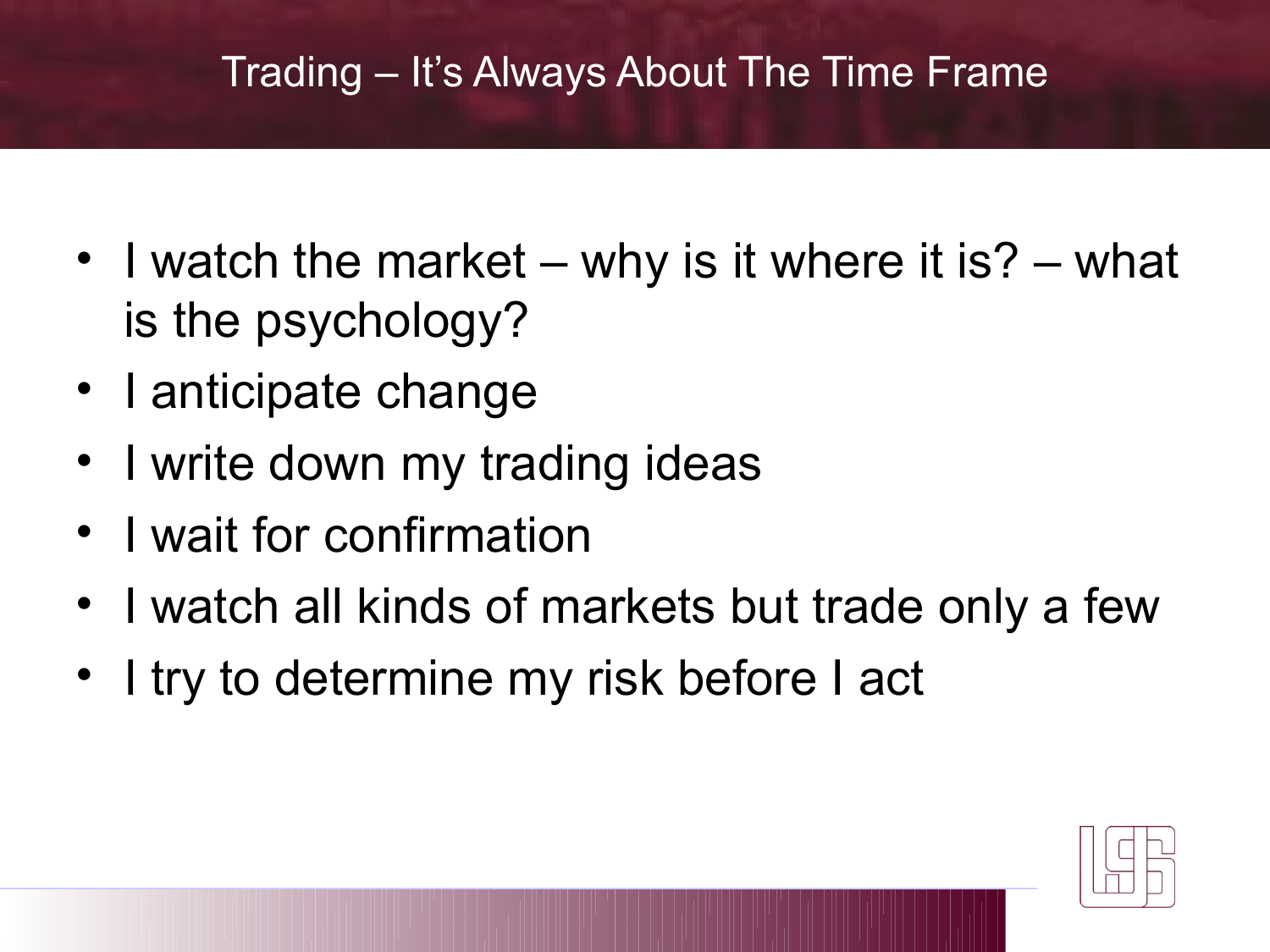#### Trading – Notes Taped To My Trading Screens

- You gotta get your mind right *Prison Warden, Cool Hand Luke, 1967*
- Anything can happen
- It's OK to do nothing
- What's done is done
- It's All One Market
- Money is transferred from one perception to another – *Gordon Gekko, Wall Street, 1987*

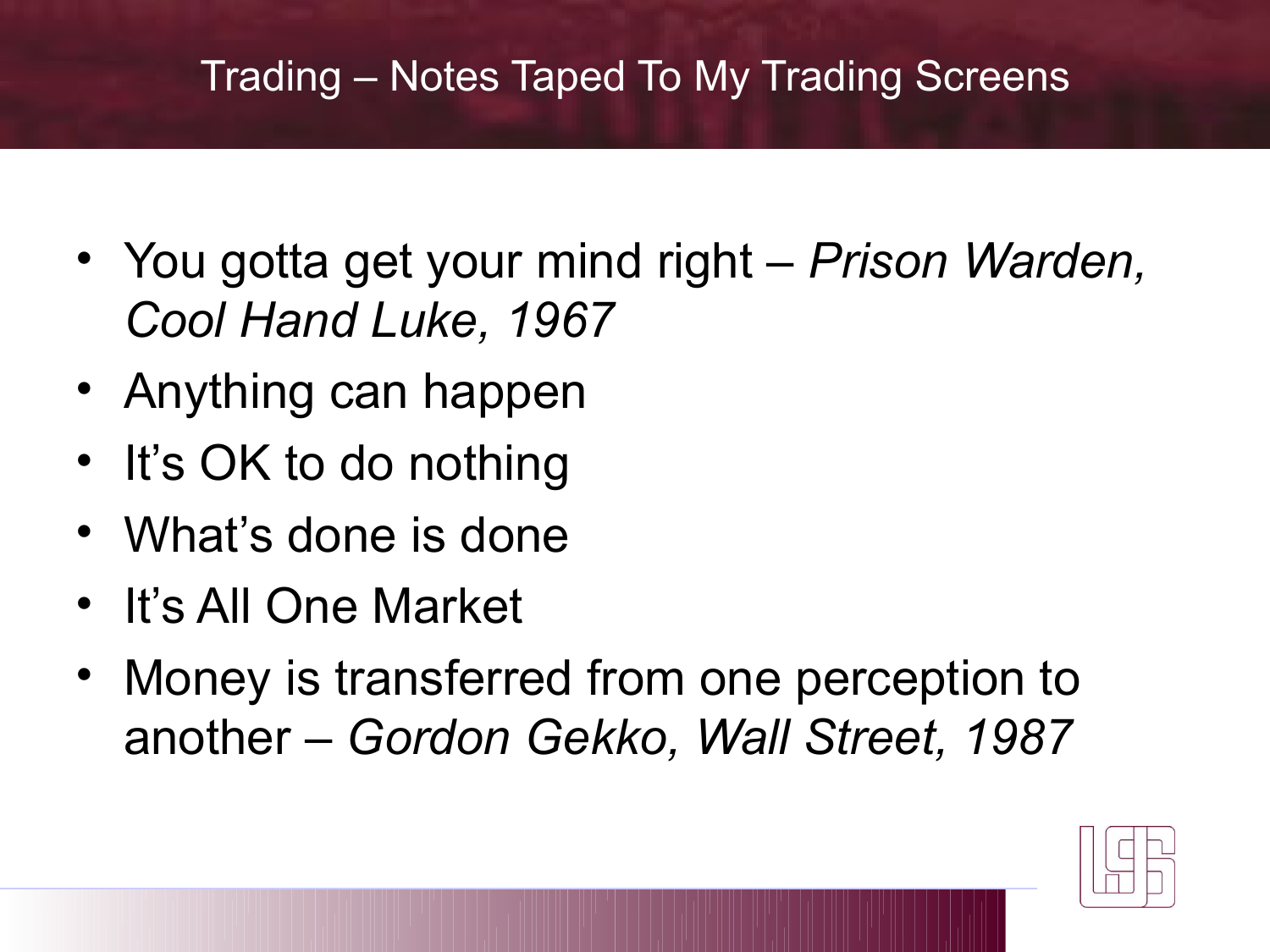# How I Converted >20% Of My Net Worth From CAD To USD

- 1) From time to time over the past two years I switched some of my CAD brokerage account balances to USD when I liked the rate. The last time was July 2011 at 1.06. Why?
- 2) By short-selling CAD futures the profits remain in USD.
- 3) By short-selling calls on CAD futures the option premiums I collect are in USD.

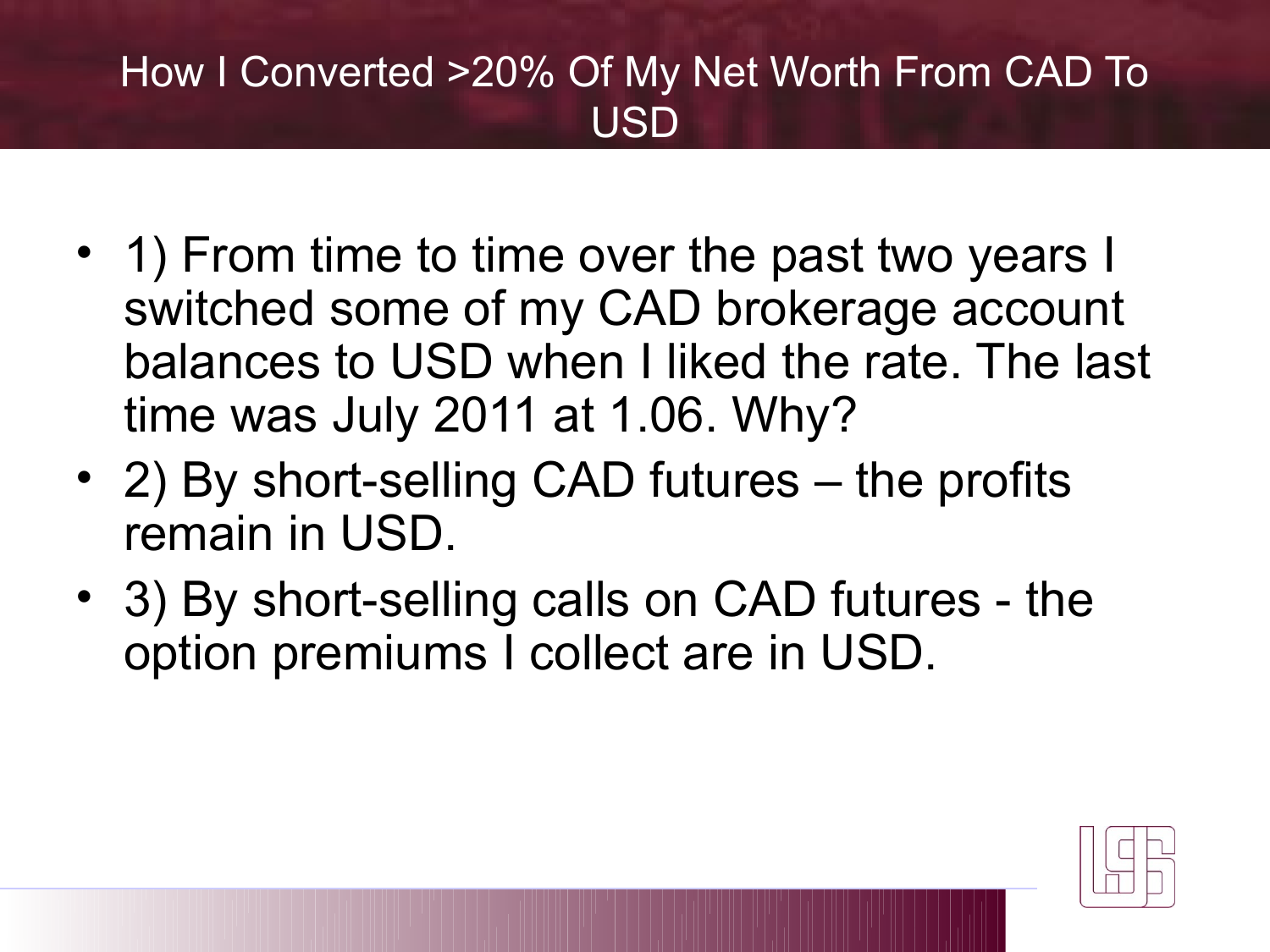#### My Process for a Specific Short Term Trade

- Oct 27: risk assets surge on Euro-euphoria (Dow up over 400 pts) CAD up 1.3 cents. I'm skeptical, want to sell euphoria, but wait.
- Oct 28: no follow-through on the risk asset rally. Time to act. I chose to sell short CAD (the low beta choice of the All-One-Market basket) at 5 week highs, risking less than one cent
- Oct 31/Nov1: Risk assets tumble (proposed Greek referendum etc.) I cover short CAD position with 2.25 cent gain.
- Return to sidelines

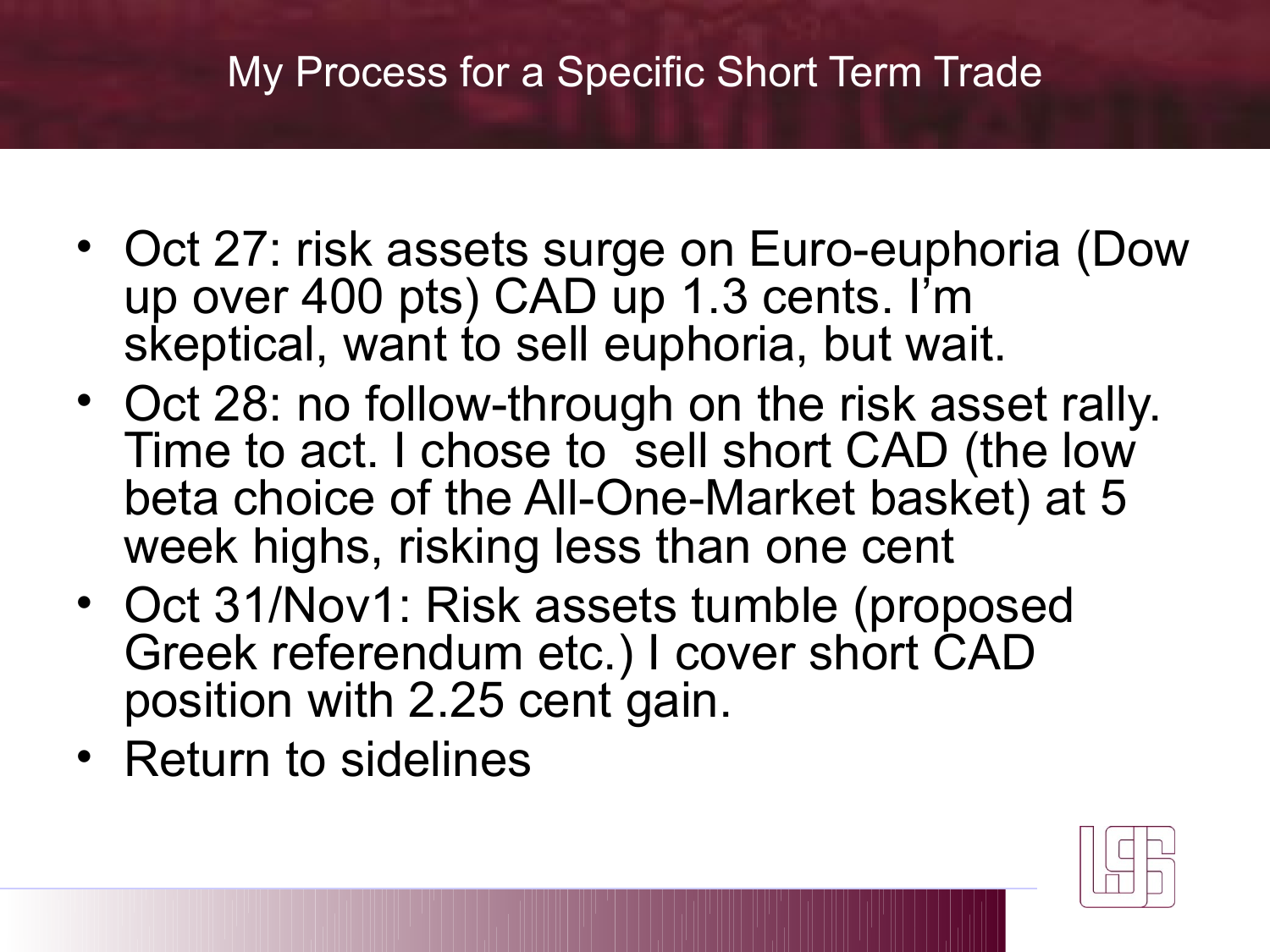# "Big Picture" Trades I'm Anticipating Over The Next Year Or **Two**

- A stronger US Dollar (*in progress*)
- Weaker stock + commodity markets(*in progress*)
- The end of the 30 year bond bull market (*wait*)
- Forced selling of over-leveraged non-financial assets at fire-sale prices (*in progress – much more to come)*

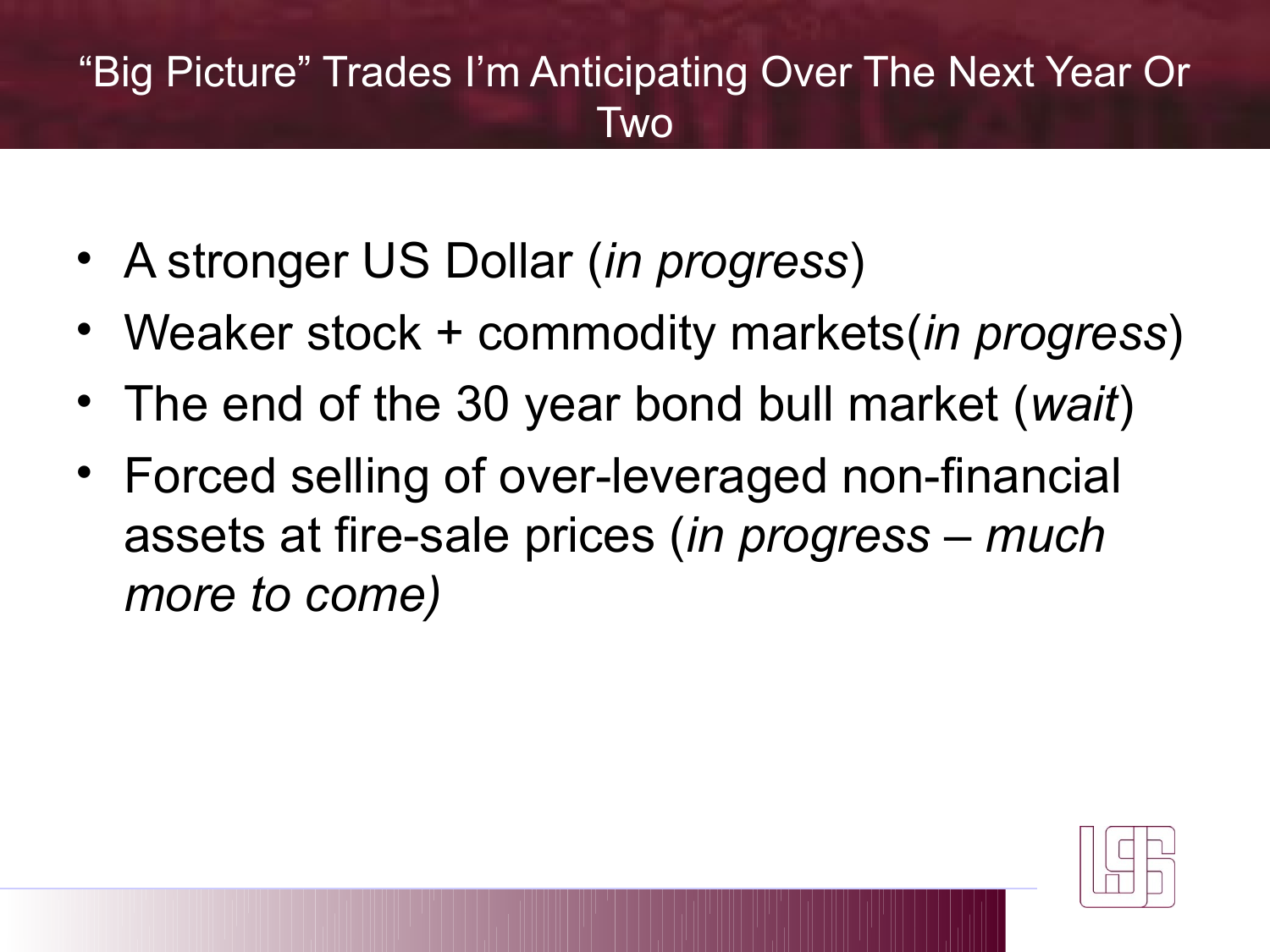# **Review**

- What I do with my money is determined by the life experiences that have shaped my beliefs, motives and goals.
- I am trying to maintain my financial independence
- My Big Picture views keep me very cautious and liquid with my savings at this time
- I "keep my hand in" and earn money with short term trades while I wait for longer term opportunities – they will come!
- I have found a way to participate in the market that suits me